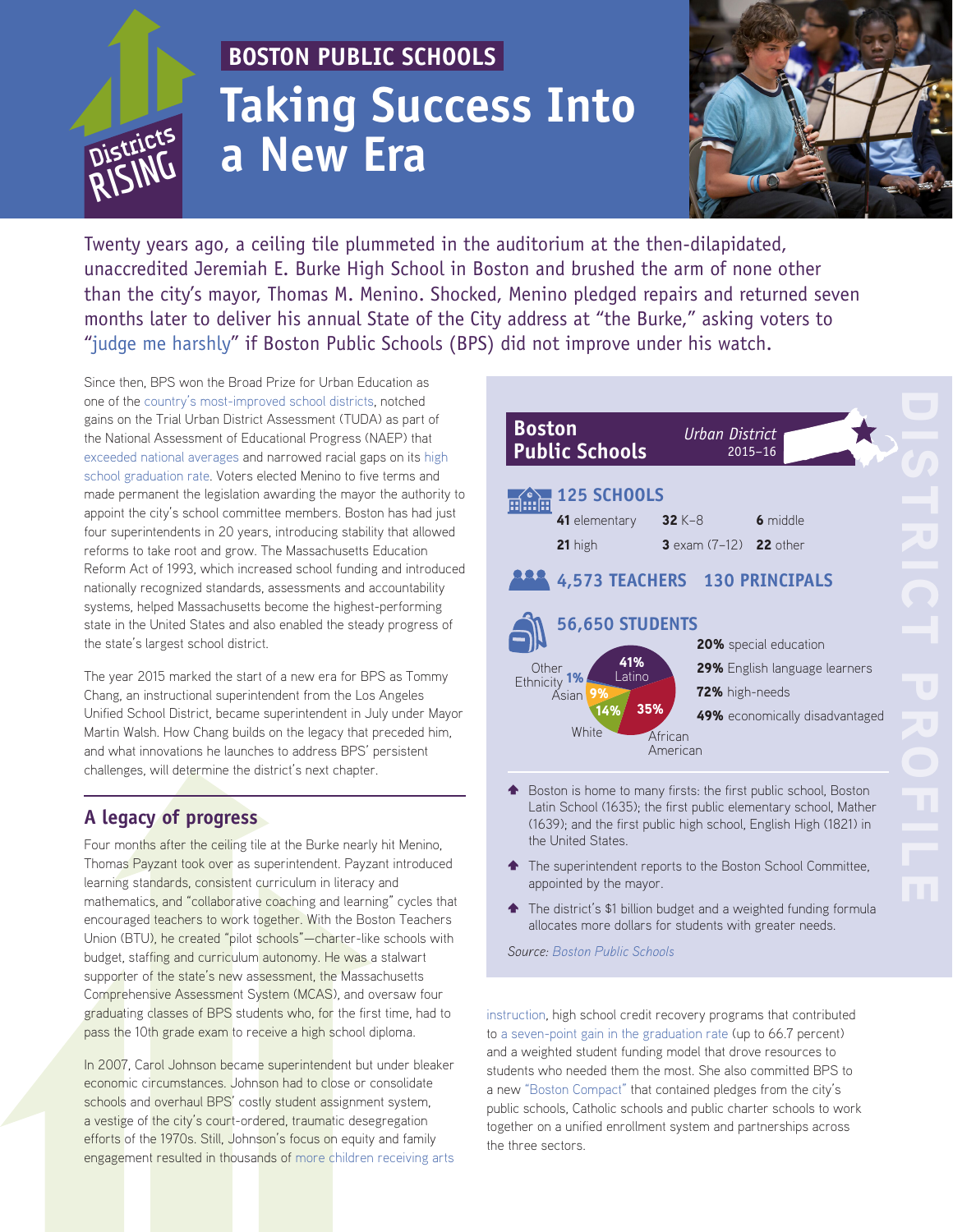## **Legacy of BPS Superintendents**



**Thomas Payzant (1995–2006)**

- Citywide standards
- Collaborative teaching



- School reconfigurations, consolidations
- **Expansion of arts instruction**



#### **John McDonough (2013–15)**

- 
- 

system

"Pilot schools"

**Expansion of full-day** prekindergarten

Weighted student funding Revamped student assignment

<sup>▲</sup> Longer school day **\* Stronger hiring policies** 

After Johnson retired in 2013, John McDonough, BPS' longtime chief financial officer, negotiated a longer school day and lifted restrictive hiring policies during his two years as interim superintendent.

At age 40, Chang is the youngest superintendent in BPS' recent history. He brings a modern touch, including an active Twitter account, "playlists" of links and readings for his meetings, and a fresh set of eyes to the city that opened America's first public school in 1635.

Laura Perille, president and CEO of EdVestors, a nonprofit that leverages philanthropy for urban school improvement in Boston, says she is between "cautiously optimistic" and "bullish" about Chang's vision.

"I'm a little closer on some days to bullish—largely around the vision for raising rigor and cognitively demanding work, but I'm also glad to see his language around the opportunity gap and equity for all kids," Perille says.

#### **Equity and adult learning**

Upon taking office, Chang released a [100-day plan](http://bostonpublicschools.org/domain/1910) that included two essential strategies to increase students' college and career readiness. The first is increasing equity of opportunity in the district, which has stark achievement gaps between white and Asian students and their African American and Latino peers. For example, BPS now has launched a work group to examine its popular Advanced Work Class program (AWC)—an accelerated curriculum

*"If we don't transform adult learning, I don't think we're going to have a chance with what happens in classrooms."* 

Tommy Chang, Superintendent, BPS

for gifted and talented students in grades 4–6. Participation does not reflect [BPS demographics](https://docs.google.com/presentation/d/1JuVyL9Z7YFAzLLf8cdWTZZge8kza-19K3Ht9ye7stPQ/edit?ts=56424cc6#slide=id.p4); African American and Latino students comprise 76 percent of overall district enrollment but just 44 percent of AWC students. In addition, BPS is conducting an audit of high school course-taking after discovering that 18 of its 28 secondary schools have less than 5 percent of graduates completing MassCore, the state's recommended set of courses aimed at preparing students for college or careers. Schools with higher percentages, Chang noted, are the district's three selective exam schools or high schools with larger numbers of white and Asian students. Similar racial gaps appear on other indicators, such as state assessments.

Chang's second strategy is to transform adult learning. BPS surveyed principals on Common Core State Standards implementation and identified four "[instructional foci](http://www.bostonpublicschools.org/professionallearning)" for schools: evidence-based writing and reasoning, academic discourse and language, cognitively demanding tasks, and universal design to reach all students. To maximize the instructional foci, principals' monthly professional development centers on building their skills as facilitators of adult learning, such as creating functioning school Instructional Leadership Teams. Chang reorganized the central office to assign eight "principal leaders" who each work with 14–18 principals on strengthening instruction and examining student data. Chang shadows the principal leaders to give them feedback on the quality of their coaching and team building.



"If we don't transform adult learning, I don't think we're going to have a chance with what happens in classrooms," Chang says. "There is a lot of rebuilding of structures around teacher support and teacher leadership. We want to try to bring that back."

Next up: more curricular consistency, which has unraveled because one-third of schools receive autonomy from districtprovided curricula and other rules. Autonomous schools include pilot schools, turnaround schools, state-designated "innovation" schools and in-district "Horace Mann" charter schools. Chang says he believes in "autonomy with guardrails" to ensure equity and predicts that schools will not view autonomy as an escape from central mandates if his team provides quality supports, particularly in developing teachers and leaders.

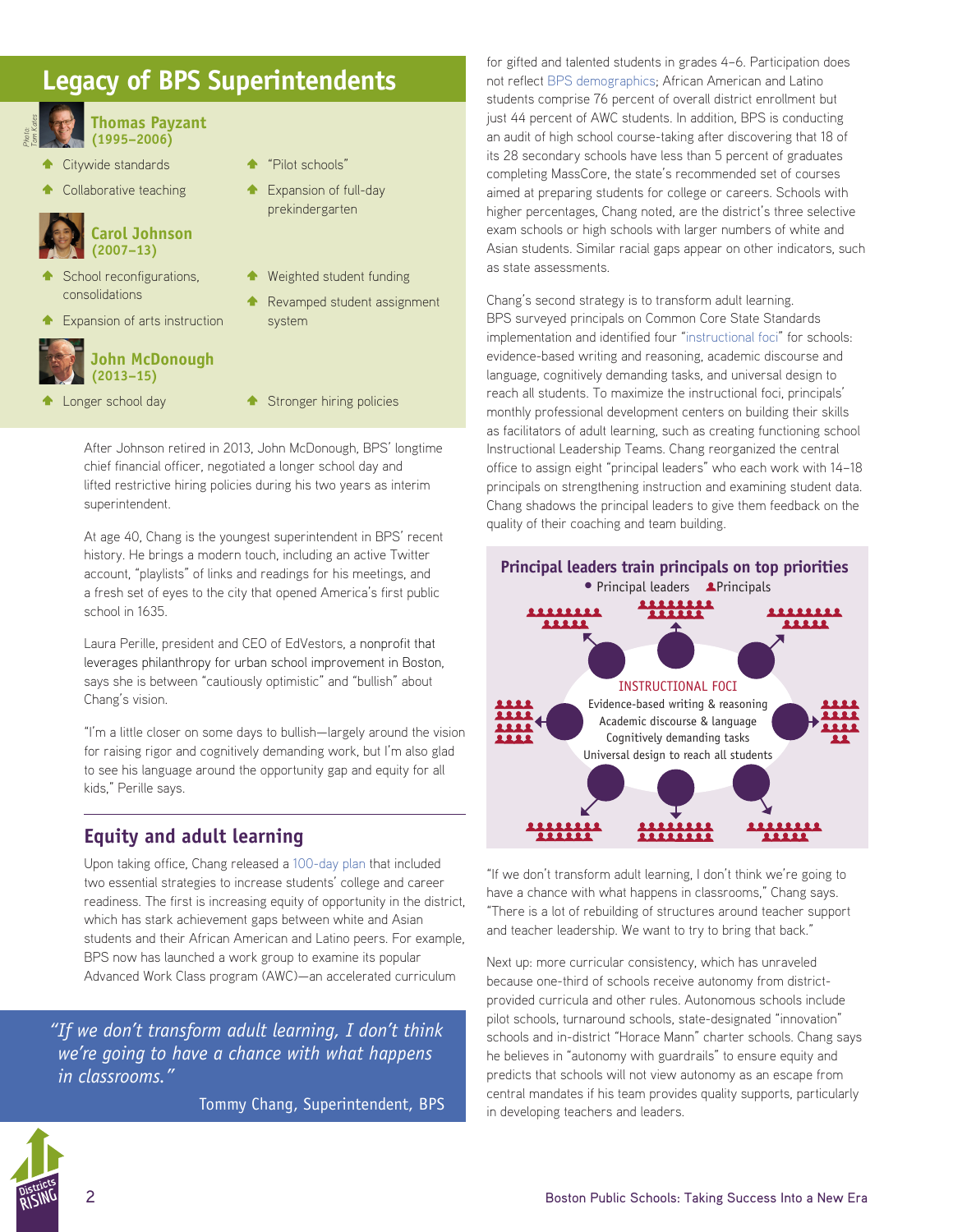#### **Revamping teacher hiring and evaluation BPS fills more teacher vacancies by July 1**

BPS [revamped its educator evaluations](http://bostonpublicschools.org/Page/807) and supports in 2011 to include goal setting for student growth and a new classroom observation rubric. About 94 percent of teachers continue to be classified as proficient or exemplary, a lack of differentiation that hinders support. Reasons include a dearth of multiple evaluation measures, inadequate alignment among school leaders about what constitutes proficient or exemplary teaching practice, and a lack of high-quality feedback on classroom practice, reports Emily Kalejs Qazilbash, the assistant superintendent for human capital. To create more consistent expectations among school leaders, BPS is using videos of teachers with normed performance scores. Content experts from BPS' offices of Instructional Research and Development, Special Education and other teams are observing teachers to complement principal evaluations. BPS also is designing its own measures of student growth in each grade and subject to supplement what teachers select, as well as including student and staff feedback in educator and leader evaluations. And it plans to partner with the BTU to make the classroom observation rubric simpler and more aligned with current state academic standards.

BPS' work on evaluation and supports comes as the district granted new hiring [flexibilities](http://bostonpublicschools.org/Page/807) to all principals. Under Superintendent McDonough, BPS began using a little-noticed clause in its contract with the BTU enabling all principals to "open post" vacancies to any applicant and not hire BPS teachers on the basis of seniority. The move meant that all principals, not just those in autonomous schools, could hire earlier in the year and select any candidate from inside or outside the district. In 2015, BPS filled



83 percent of vacancies before July 1—as opposed to just 10 percent filled by July 1 two years ago —and now competes with area suburban districts for a larger talent pool.

The BTU is challenging the hiring flexibilities and the evaluation system's outcomes, which it contends has racial, gender and age biases. BPS stands by the hiring flexibilities and wants to improve the diversity of its applicant pool. BPS leaders note that early staffing has resulted in [more diverse candidates](http://bostonpublicschools.org/cms/lib07/MA01906464/Centricity/Domain/162/School%20Committee_October_FINAL_10_14.pdf) being offered jobs earlier.

Despite the disagreements on evaluation, BTU President Richard Stutman says the union looks forward to working with Chang and noted that BPS is already more responsive under his leadership. "We are hopeful the future will be better than the past," said Stutman, who has been BTU president for 13 years.